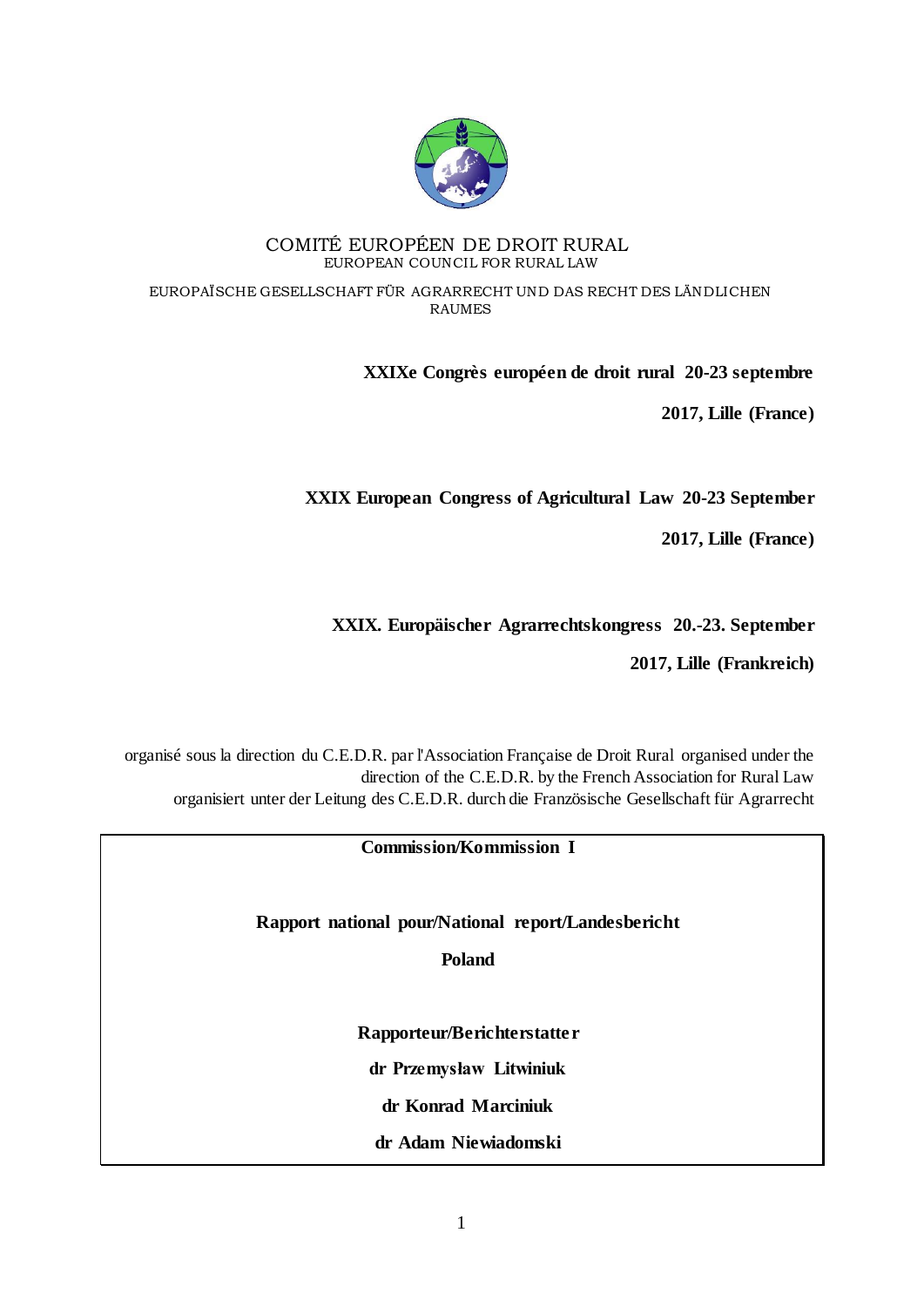#### **I. National competition law**

## **1.1. Are there in your country general national anti-trust provisions with regard to the prohibition of cartels, the control of abuse of dominant positions and merger control?**

In Poland, anti-trust and competition law is regulated mainly by the Act of 16 February 2007 – Competition and Consumer Protection Act. This Act sets out the conditions for the development and protection of competition, and the principles for the protection of the interests of undertakings, and of consumers, in the general public interest. The Act also contains anti-trust provisions with regard to the prohibition of cartels, the control of abuse of dominant position and merger control. The Act is exercised by the President of the Office of Competition and Consumer Protection.

Prohibition of cartels and other anti-competition formations is set forth in Article 6 of the Act. The Act states that any agreements which have as their object or effect the prevention, restriction or other distortion of competition within the relevant market shall be prohibited, in particular those which: 1) directly or indirectly fix purchase or selling prices or any other trading conditions; 2) limit or control production, market sale, as well as technical development or investments; 3) share markets for the sale of goods or sources of supply; 4) apply dissimilar or onerous contract terms to similar transactions with third parties, thereby placing them at a competitive disadvantage; 5) make the conclusion of contracts subject to the acceptance or fulfilment by the other party of other obligations that by their nature or according to the customary usage have no connection with the subject of such contracts; 6) restrict access to the market to undertakings not covered by the agreement, or eliminate them from the market; 7) fix the terms and conditions of bids proposed by undertakings entering a tender, or by those undertakings and the undertaking that organises a tender, including, in particular, the scope of works or price (bid rigging).

The Act states that such agreements are invalid, in whole or in part. The Act also forbids the abuse of a dominant position within a relevant market. The terms are very similar to those stipulated for anti-competition agreements and cartels.

The Act also introduces control over merger of companies in Section III Chapter 1 of the Act, titled Control of Concentration. The control is exercised by the President of the Office of Competition and Consumer Protection who may allow or prohibit a merger by means of an administrative decision.

2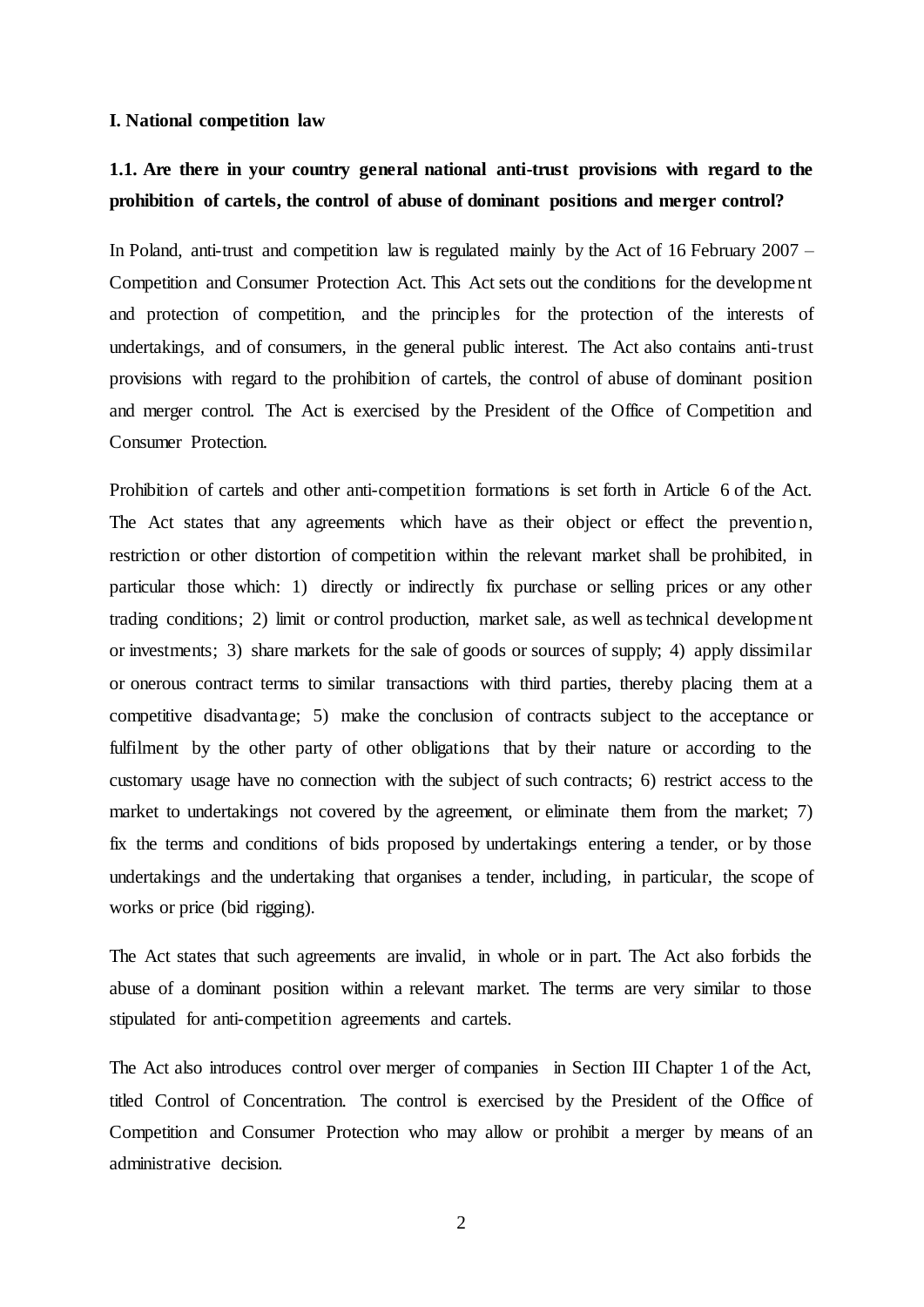## **1.2. Does your country's Constitution contain provisions on privileges for agriculture under anti-trust law? If yes, what is the content of these provisions?**

The Polish Constitution has been adopted on 2 April 1997. It does not contain specific provisions regarding privileges for agriculture under anti-trust law. It does contain a general provision imposing a duty on the State to protect competition and consumers (article 76). The scope of the protection is to be determined by a statute (the aforementioned Act of 16 February 2007 – Competition and Consumer Protection Act).

Additionally, the Constitution contains a provision that international legal acts properly ratified become a part of the Polish legal system (article 87 of the Constitution). Therefore any provisions in European Union law and the *acquis communautaire* regarding the privileged position of agriculture under anti-trust law, such as Title III of the Treaty on the functioning of the European Union which contains provision regarding altered principles of competition for agriculture, become applicable in the Polish law. Therefore, though the Constitution does not expressly create additional competition rules for agriculture, such rules are adopted into the Polish legal system through the European Union treaties which are an integral part of the Polish legal system.

This largely means that certain sectors of agriculture enjoy some privileges regarding public aid. Also in Poland, certain government agencies may be in certain cases legally obliged to purchase goods from agricultural manufacturers.

Additionally, certain markets have been exempt from the application of the Competition and Consumer Protection Act, such as the milk market, based on Milk and Milk Products Market Organization Act of 20 April 2004 (consolidated text Journal of Laws of 2016 no. 155). A similar exemption has been granted to the markets of fruits and vegetables and hop based on Fruit, Vegetable and Hop Market Organization Act of 19 December 2003 (consolidated text Journal of Laws of 2016 no. 58).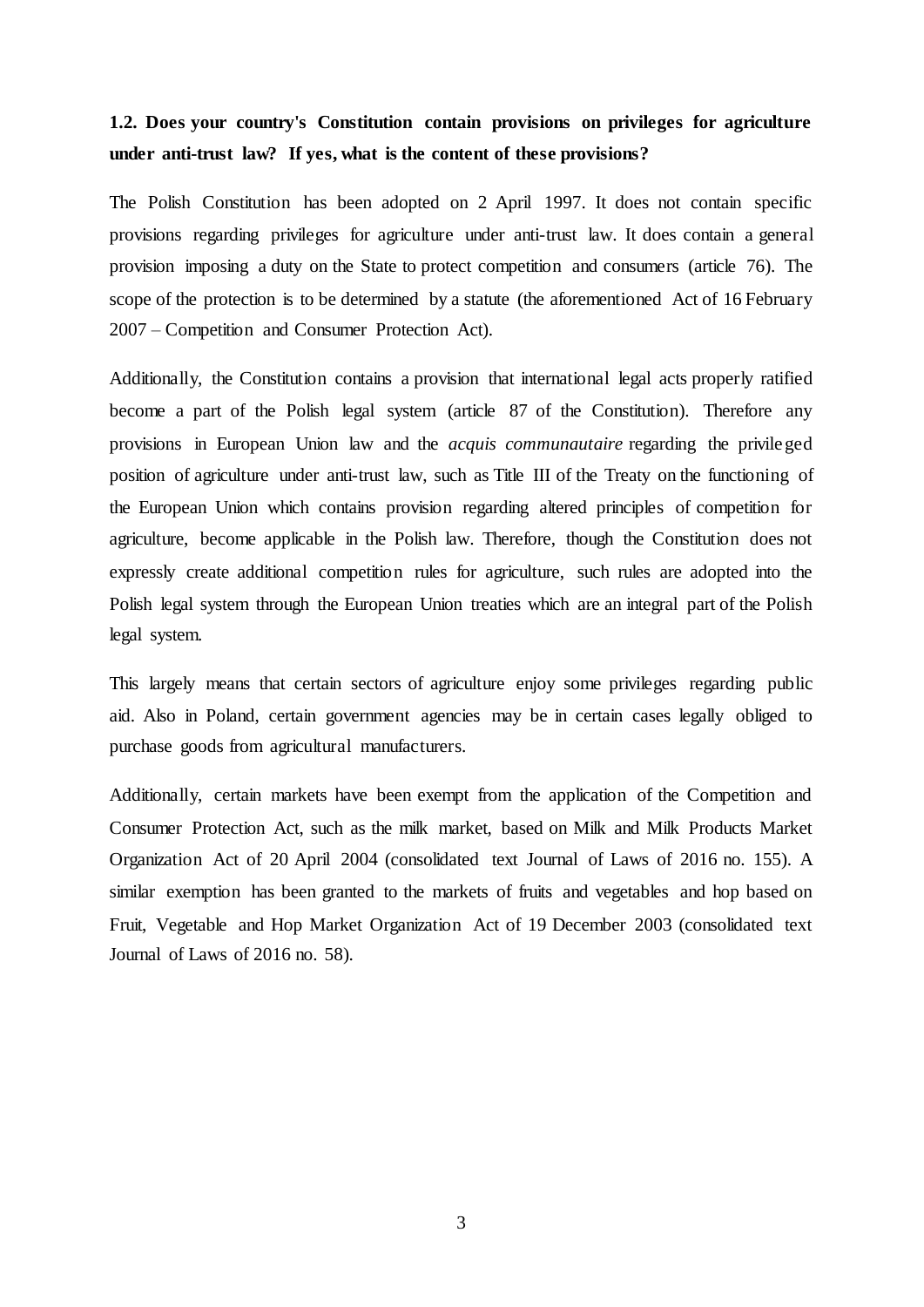## **1.3. Is there in your country a specific national anti-trust law for the agricultural sector? If yes, what is the content of these provisions and where are they laid down?**

There is no specific national anti-trust law for the agricultural sector in the Polish law. The applicable provisions may stem from the law of European Union. The law of European Union becomes a part of the Polish law based on article 87 of the Polish Constitution. Therefore, even though Polish legal acts do not contain specific provisions regarding the agricultural sector, such provisions may be applied in Poland via European Union law, especially Title III of the Treaty on functioning of the European Union and the common agricultural policy and other acts.

Additionally, certain markets have been exempt from the application of the Competition and Consumer Protection Act, such as the milk market, based on Milk and Milk Products Market Organization Act of 20 April 2004 (consolidated text Journal of Laws of 2016 no. 155). A similar exemption has been granted to the markets of fruits and vegetables and hop based on Fruit, Vegetable and Hop Market Organization Act of 19 December 2003 (consolidated text Journal of Laws of 2016 no. 58).

## **1.4. Is in your country the application of agricultural anti-trust law entrusted to specific authorities?**

The application of agricultural anti-trust law is not entrusted to a specific authority in Poland. The anti-trust and competition law is mainly regulated in Poland by the Act of 16 February 2007 – Competition and Consumer Protection Act. This Act does not contain specific provisions regarding the agricultural sector. The authority that exercises the Act is the President of the Competition and Consumer Protection Office. The President of the Office has been created by article 29 of the Act. It is a central government authority competent in the matters of competition and consumer protection. The President of the Office is overseen by the Prime Minister. In his/her actions, they are supported by Vice-Presidents who are appointed and dismissed by the Prime Minister at the request of the President of the Competition and Consumer Protection Office.

The scope of the actions undertaken by the President of the Competition and Consumer Protection Office are very broad and include, among others, 1) controlling compliance with the provisions of this Act by undertakings; 2) issuing decisions on practices that restrict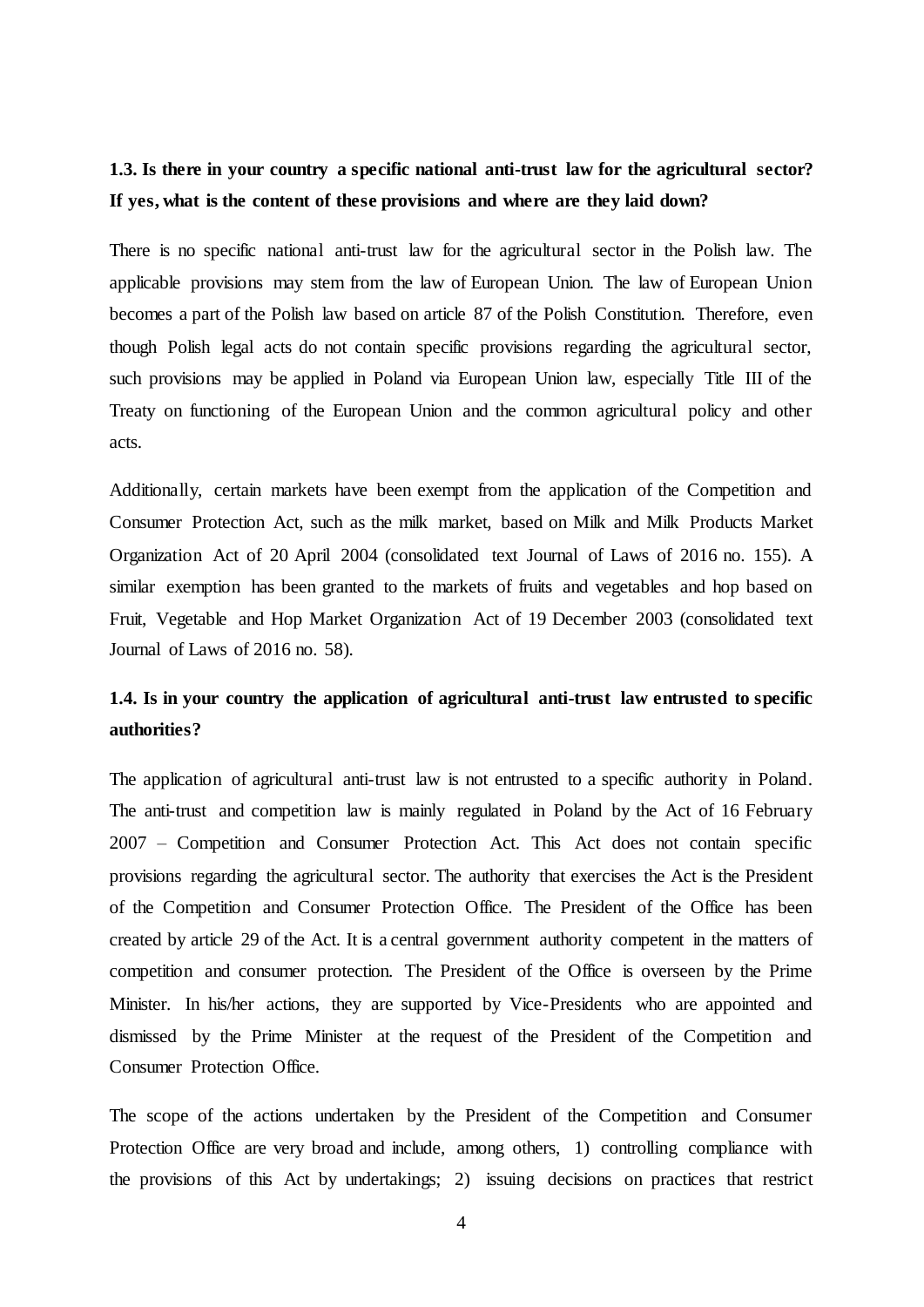competition, on concentrations between entrepreneurs, on deeming provisions of an agreement model illicit, and on practices harmful to the collective interests of consumers, as well as other decisions provided for in this Act; 3) analysing the level of concentration of the economy and the market behaviour of undertakings; 4) prepareing draft government programmes for the development of competition and draft government consumer policy; 5) co-operating with national and international authorities and organisations competent in competition and consumer protection.

Therefore all anti-trust issues related to agriculture are also handled by the President of the Competition and Consumer Protection Office. The President of the Office acts with the aid of the Office of Competition and Consumer Protection which includes the Head Office in Warsaw and branch offices in Bydgoszcz, Gdańsk, Katowice, Cracow, Lublin, Łódź, Poznań, Warsaw and Wrocław, and laboratories supervised by the President of the Office.

**1.5. Were there in your country in the last decade particularly important national administrative or judicial procedures underpinning agricultural anti-trust law (prohibition of cartels; control of misuse of dominant positions; merger control)?**

## **If yes, what was the content of these procedures and were the decisions taken on the basis of national or Union law?**

There have been no particular relevant administrative or judicial procedures underpinning agricultural anti-trust law. Some cases that the President of the Competition and Consumer Protection Office have handled in the past included:

- potential price rigging regarding the sale of cherries (summer of  $2016$ ) the prices of cherries have been unusually low causing a lot of damages to the farmers. The Minister of Agriculture urged the President of the Office to launch an investigation into the issue;
- potential price rigging regarding the sale of currant (summer of 2014) the prices of cherries have been unusually low causing a lot of damages to the manufacturers. The Minister of Agriculture urged the President of the Office to launch an investigation into the issue – the President of the Office investigated and found no evidence of foul play;
- cartel/division of market in the cattle feed market (winter  $2017$ ) the President of the Office launched an investigation into whether three producers divided this market, worth millions, between each other between 2015 and 2016. The investigation has not reached a conclusion yet.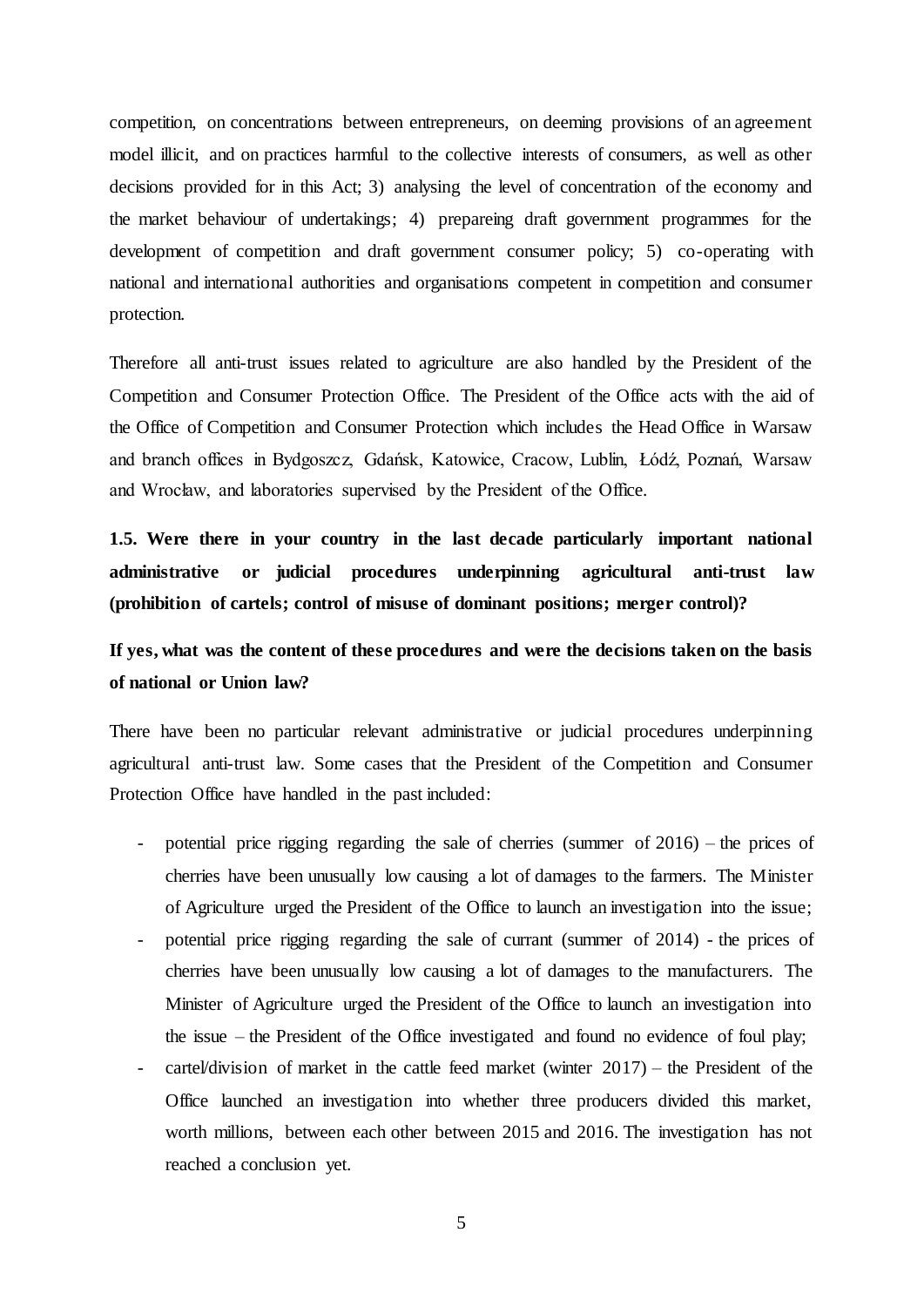**1.6.Are there in your country legal provisions or a non-binding code of conduct on unfair trading practices in the food chain (for example with regard to the pricing of agricultural products)? Would you consider it reasonable to regulate such unfair practices and if yes, what should be the content of such regulation?**

December 15, 2006 saw the enactment of the act on counteracting the unfair use of contractual advantage in trading agricultural and food products in Poland<sup>1</sup>. In order to protect the public interest, the act establishes the rules and procedure of counteracting practices that involve taking unfair contractual advantage by the purchasers of agricultural or food products or the suppliers of those products, if such actions result or are likely to result in an impact on the territory of the Republic of Poland. The Act applies to agreements for the purchase of agricultural or food products concluded between purchasers of those products and their suppliers if: the total value of turnover between them in the year of initiation of the proceeding regarding taking unfair contractual advantage, or in any of the 2 years preceding the year of initiation of the proceeding exceeds PLN 50 000 and the turnover of the purchaser or the supplier, who took unfair contractual advantage, and if they belong to a capital group, the turnover of this group in the year preceding the year of initiation of the proceeding, if it exceeds PLN 100 000 000.

The act considers it forbidden for the purchaser to make use of unfair contractual advantage against the supplier and vice versa. A contractual advantage within the understanding of the act is the purchaser's situation with regard to the supplier, where there is no sufficient and actual opportunity for the supplier to sell agricultural or food products to other purchasers, and there is a considerable disparity in the economic potential that favors the purchaser or supplier against the purchaser, wherein there are no sufficient and actual opportunities to purchase agricultural or food products from other suppliers and there is a considerable disparity in the economic potential that favors the supplier. In addition, the Polish legislature points out that the use of contractual advantage is unfair if it is contrary to good morals and jeopardizes the significant interests of the other party or violates such interests. According to art. 7 sec. 3 of the act, unfair use of contractual advantage involves in particular: unreasonable termination of the agreement or threat of termination of the agreement; granting only one party the right to terminate, withdraw from or cancel the agreement; making the conclusion or continuation of the agreement dependent on the acceptance or fulfillment by one of the parties of another service,

 $\overline{a}$ 

<sup>&</sup>lt;sup>1</sup> Act on counteracting the unfair use of contractual advantage in trading agricultural and food products (Journal of Laws of 2017 no. 67).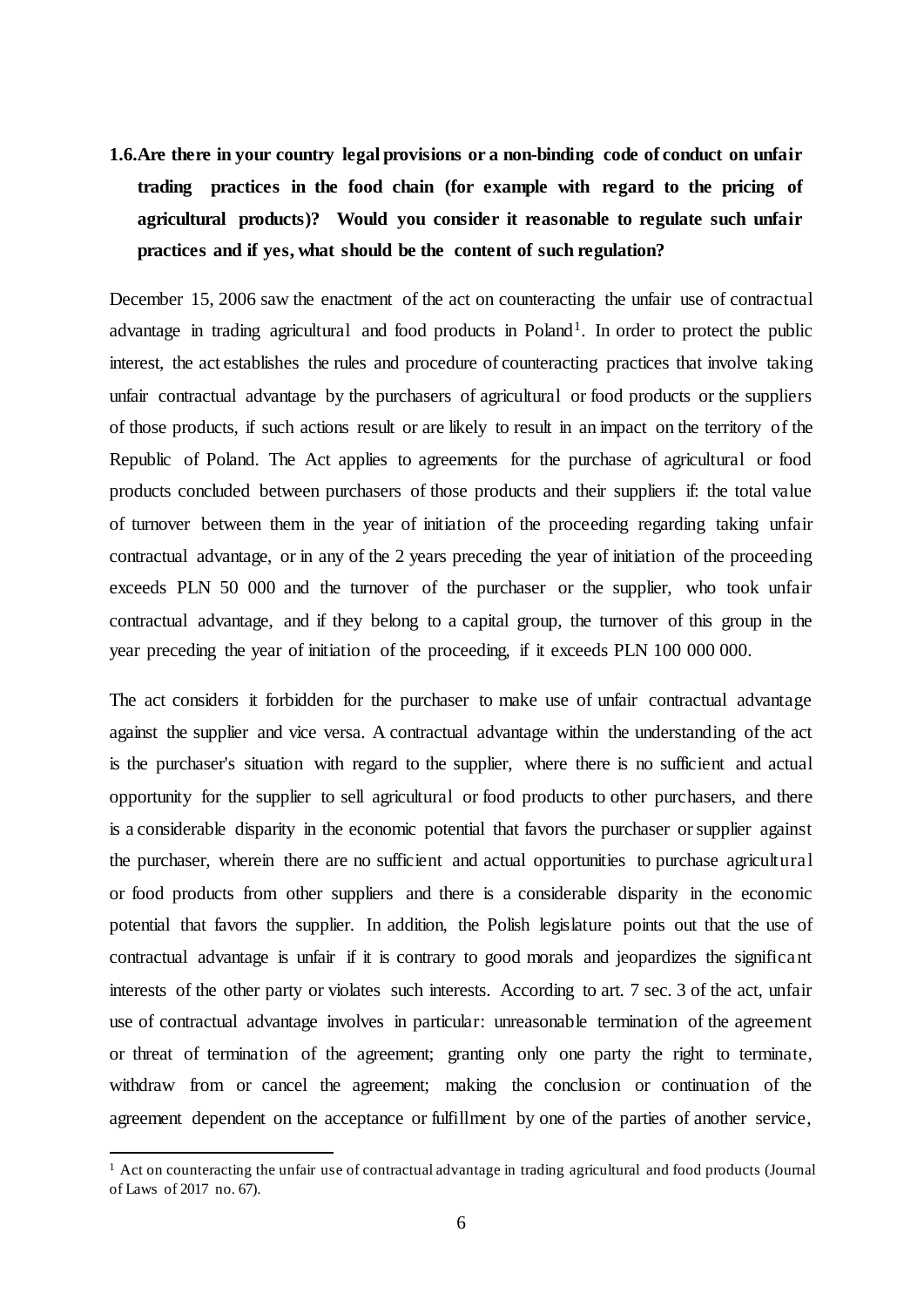which has no substantial or customary connection with the subject of the agreement; unreasonable prolongation of payment deadlines for the delivered agricultural or food products.

Unfair competitive practices are recorded by the President of the Office for Competition and Consumer Protection. The President of the Office may impose on the supplier or the purchaser, by way of a decision, a fine not exceeding 3% of the turnover achieved in the financial year preceding the year of imposition of the fine if the supplier or the purchaser, unintentionally or not, violated the prohibition specified in the act.

Acts of unfair competition<sup>2</sup>, as well as the violation of the obligation to provide consumers with fair, true and complete information, and unfair market practices are included in the act from February 16, 2007 on competition and consumer protection<sup>3</sup>.

### **II EU anti-trust law**

 $\overline{a}$ 

**2.1.In your country how many producer organisations, associations of producer organisations and interbranch organisations have been recognised in accordance with Regulation (EU) No 1308/2013 (broken down by sectors, as appropriate)?**

**Are there official statistics or a publicly accessible register on such recognised agricultural organisations?**

In Poland, agricultural producer organizations are approved in accordance with regulation no.

<sup>2</sup> T. Skoczny, *Przeciwdziałanie praktykom monopolistycznym w świetle orzecznictwa*, Warszawa 1994; idem, *Zakres i kierunki dostosowania polskiego prawa antymonopolowego do europejskich reguł konkurencji*, Warszawa 1993.

<sup>3</sup> Act on competition and consumer protection (Journal of Laws of 2017 r. No. 229); P. Czechowski, *Proces dostosowania polskiego prawa rolnego i żywnościowego do prawa Unii Europejskiej*, Warszawa 2002, p. 202 and next.; E. Tomkiewicz, *Wspólna polityka rolna po reformie z 2003 r.*, "Studia Iuridica Agraria", Białystok 2005, vol. V, p. 211–220; F.G. Snyder, *Common Agricultural Policy of European Economic Community*, London 1990, p. 79–201; A. Jurcewicz, B. Kozłowska, E. Tomkiewicz, *Polityka rolna Wspólnoty Europejskiej w świetle ustawodawstwa i orzecznictwa*,Warszawa 1995, p. 139–193; P. Czechowski, M. Korzycka-Iwanow, S. Prutis, A. Stelmachowski, *Polskie prawo rolne na tle ustawodawstwa Unii Europejskiej*, Warszawa 2002, p. 206–223; E. Tomkiewicz, *Limitowanie produkcji w ustawodawstwie rolnym Wspólnoty Europejskiej*, Warszawa 2000, p. 74– 128; P. Czechowski, *Proces dostosowania polskiego prawa rolnego i żywnościowego do prawa Unii Europejskiej*, Warszawa 2001, p. 201–246; A. Jurcewicz, B. Kozłowska, E. Tomkiewicz, *Wspólna polityka rolna. Zagadnienia prawne*, Warszawa 2004, p. 103–135; P. Czechowski, *Dostosowanie polskiego prawa rolnego i żywnościowego do prawa wspólnotowego po akcesji do Unii Europejskiej*, Warszawa 2005, p. 38–49, P. Wodziczko, *Wymiana towarowa na rynku mleka w ramach Wspólnej Polityki Rolnej (WPR)*, "Prawo i Podatki Unii Europejskiej" 2007, No. 1, p. 34; B. Majczyna, *Zasada niedyskryminacji we wspólnej polityce rolnej w orzecznictwie Trybunału Sprawiedliwości Wspólnot Europejskich*, "Europejski Przegląd Sądowy" 2006, No. 7, p. 57; A. Czyżewski, A. Henisz, *Aktualne tendencje na światowych i unijnych rynkach rolnych. Wnioski dla Polski*, RPEiS 2000, No. 1, p. 11; P. Pytlak, *Znaczenie i charakter umów w systemie mechanizmów regulujących branżowe rynki rolne*, "Rejent" 2006, No. 3, p. 93; E. Tomkiewicz, B. Kozłowska, A. Jurcewicz, *Zasady ogólne prawa europejskiego we wspólnej polityce rolnej*, "Europejski Przegląd Sądowy" 2006, No. 4, p. 39; No. 5, p. 28; A. Jurcewicz (ed.), *Prawo i polityka rolna Unii Europejskiej*, Warszawa 2010.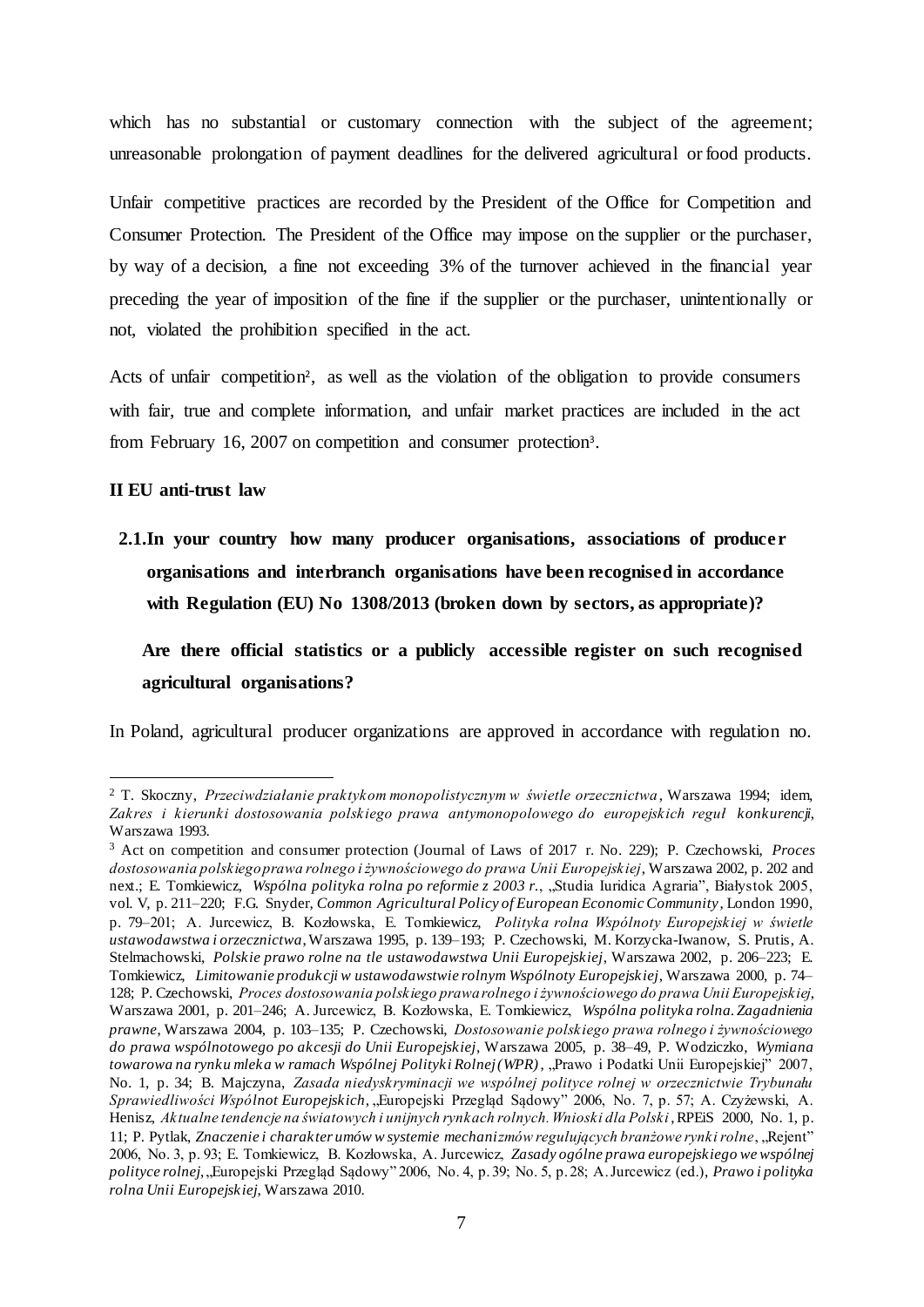1308/2013, divided into sectors. At the same time, several executive acts were issued which specify the conditions of legibility, the documentation needed for recognition.

Investments undertaken by the producer group and implemented through changes must be necessary/needed to meet the criteria for recognition as a producer organization as referred to in art. 152, art. 153, art. 154, art. 160 of the regulation of the European Parliament and of the Council No 1308/2013 and the ordinance of the Minister of Agriculture and Rural Development dated September 19, 2013. In addition, the producer group is required to indicate the method of financing the investment and a schedule for implementation, the appropriateness of the duration of the PDU, the eligibility of the proposed investments, the legitimacy of the expenditures related to them and the period of membership of the manufacturer in the producer group.

Investments related to changes in the approved recognition procedure plan must be adjusted to the volume of production of the fruits and vegetables purchased by the group from its members (in terms of investments associated with collection, storage and warehousing) or sold to outside customers (in terms of investments associated with preparation for sale), not exceeding the volume of production planned for the last year of implementation of the approved recognition procedure plan.

There are several official government registers kept. Pursuant to art. 2b sect. 1 of the act from December 19, 2003 on the organization of fruit and vegetable markets and the hops market (Journal from 2016 item 58), the body responsible for keeping the register of pre-approved producer groups, approved producer organizations and their associations and transnational producer organizations and their associations is the President of the Agricultural Market Agency. This register contains a list of 341 pre-approved organizations and producer groups.

The Agricultural Market Agency also keeps a register of agricultural producer groups (http://www.arr.gov.pl/organizacje-producentow/4730-rejestr-grup-producentow-rolnych). It also keeps a register of agricultural producer group associations. Pursuant to art. 38k sect. 3 of the act from March 11, 2004 on the Agricultural Market Agency and the organization of some agricultural markets (Journal of Laws from 2016 item 401 as amended), the body responsible for keeping registers of: producer organizations, interbranch producer organizations<sup>4</sup>. From September 1, 2017 these registers will be kept by the President of the Agency for Restructuring

 $\overline{a}$ 

<sup>&</sup>lt;sup>4</sup> J. Szachułowicz, *Spółki grup producentów rolnych spółkami użyteczności publicznej, "Studia Iuridica Agraria",* Białystok 2005, vol. V, p. 197–210; S. Prutis, *Formy prawne organizacji producentów rolnych*, in: A. Stelmachowski (ed.), *Prawo rolne*, s. 275 and next.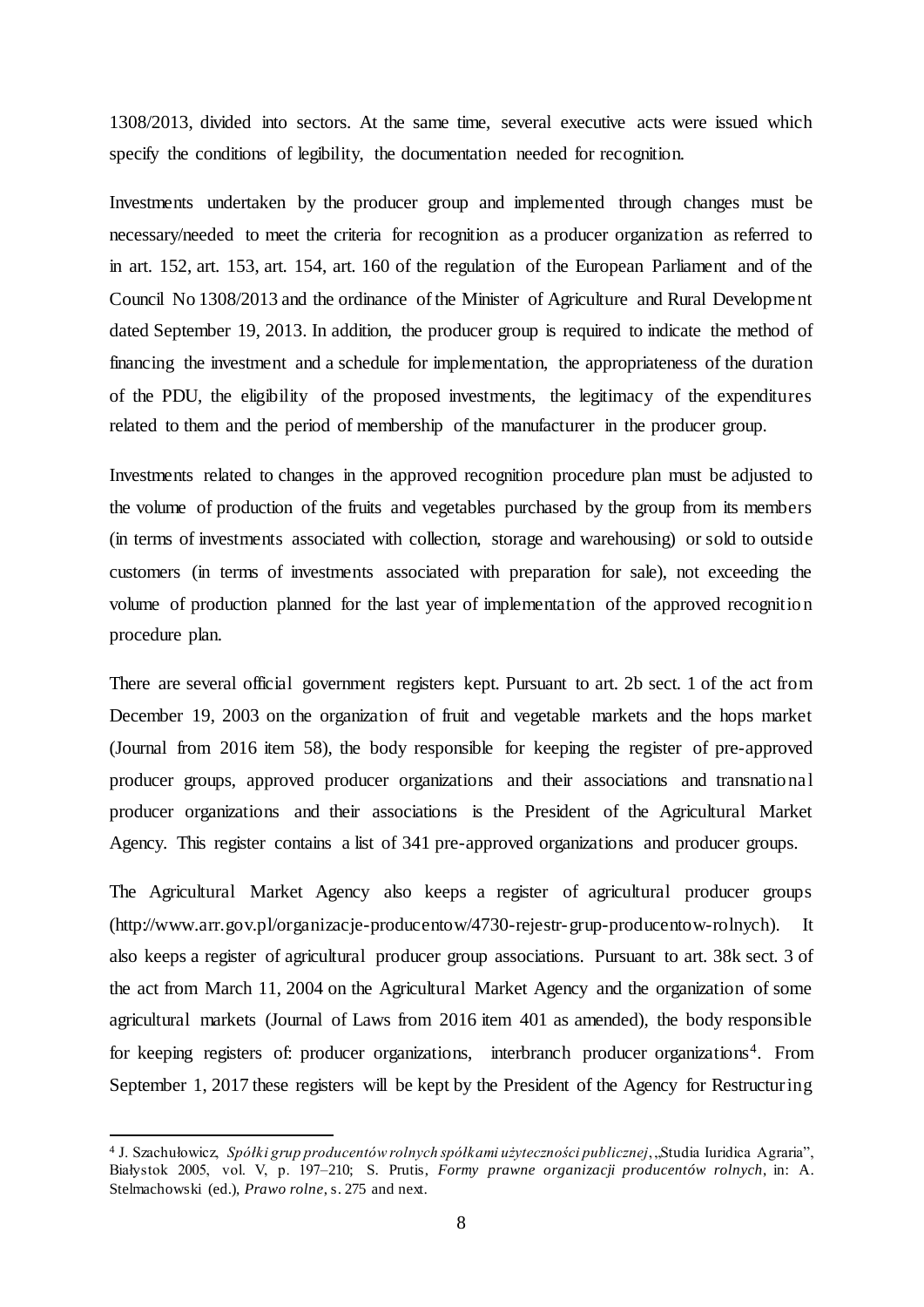and Modernization of Agriculture.

Such a register is also available at the Ministry of Agriculture and Rural Development. It is possible to derive information about statistical changes in these registers on the basis of these registers and comparative analyzes from previous periods. Currently, one can observe the closure of existing agricultural producer groups and the creation of new entities taking their place in accordance with regulation no. 1308/2013.

At the same time, legislative works on regulating the functioning of agricultural cooperatives are carried out in Poland. At present, a draft of such an act is in the Parliament.

**2.2 Do you consider that agricultural organisations recognised in accordance with Regulation (EU) No 1308/2013 are only exempted from the prohibition of cartels under Article 101 TFEU or are they also exempted from any national prohibition of cartels?**

**If they are not exempted from national prohibitions of cartels, does this pose a problem and if yes, how is this issue addressed by national law?**

Recognized trade organizations are excluded from the cartel prohibition in accordance with art. 101 TFEU in connection with art. 209 and 210 of the regulation 1308/2013. In Poland, European regulations apply directly in this regard and are not subject to a separate special regulation at the national level in the agricultural sector. The exclusions specified in regulation 1308/2013 appear to be sufficient for interbranch organizations. Apart from these exclusions, art. 101 TFEU applies directly and does not find significant national exceptions.

Of course, there is a general statutory regulation on competition and consumer protection. This act prohibits agreements, the purpose or effect of which is to eliminate, limit or otherwise violate the competition on the relevant market, consisting in particular of:

- establishing, directly or indirectly, the prices and other conditions for the purchase or sale of goods;
- limiting or controlling the production or sales and technical progress or investments;
- dividing output or purchasing markets;
- utilizing onerous or uneven contractual terms in similar agreements with third parties that give them differentiated conditions of competition;
- making the conclusion of an agreement depend on accepting or fulfilling by the other party of another service, which has no substantial or customary connection with the subject of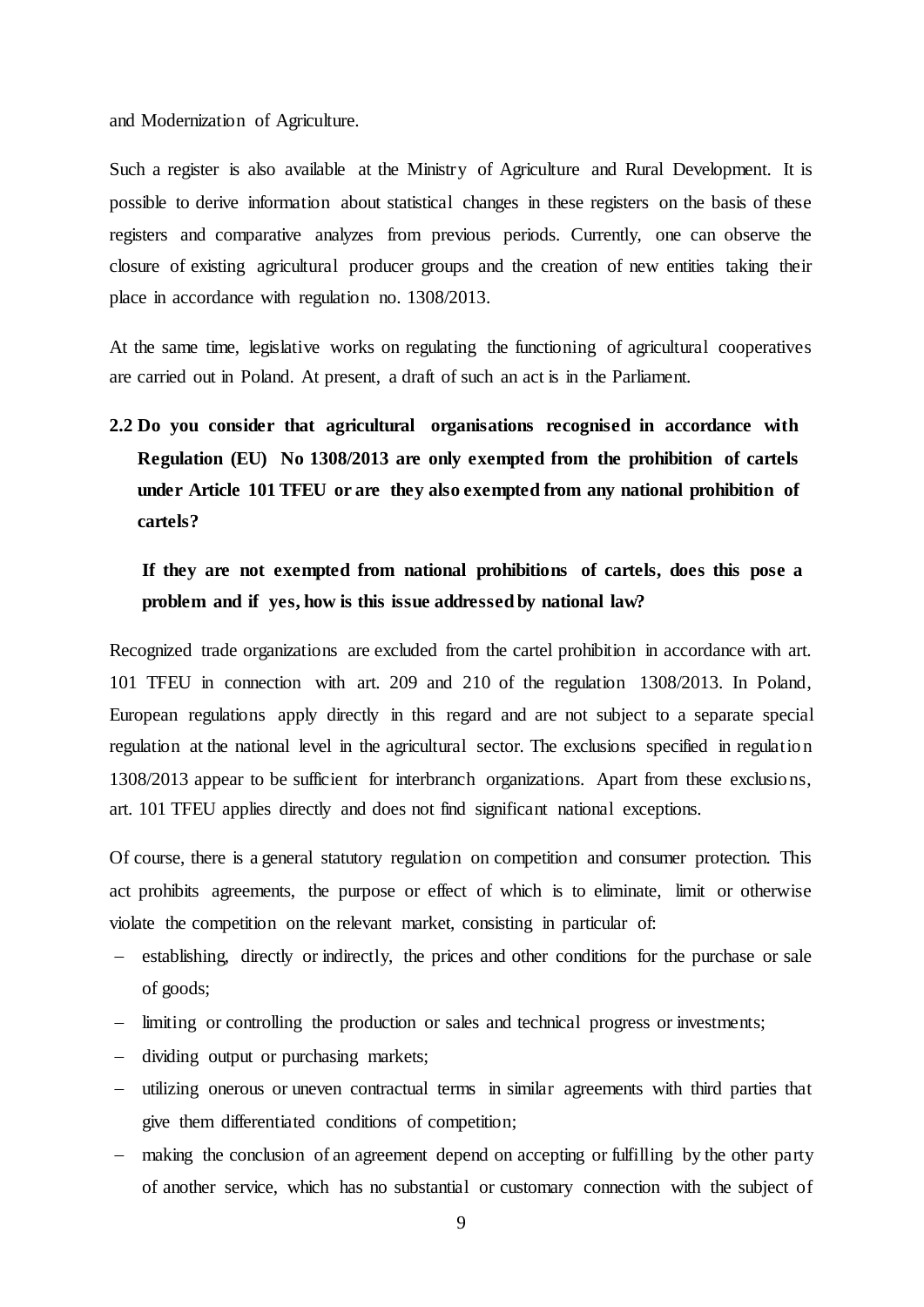the agreement;

 $\overline{a}$ 

- limiting the access to the market or eliminating unregulated traders from the market;
- arrangement by entrepreneurs entering a tender, or by those entrepreneurs and an entrepreneur being the organizer of the tender, of the terms of the offers made, in particular the scope of the works or the price.

# **2.3 Do you consider the quantitative ceilings in Articles 149, 169, 170 and 171 of Regulation (EU) No 1308/2013 to be reasonable? Are these provisions used in practice in the sense that the jointly managed volumes are actually reported as required in the said provisions?**

The principles and the limits specified in art. 149, 169, 170 and 171 of regulation 1308/2013 should be considered separately due to the varied status of the individual sectors in Polish agriculture. Among them there are dominant sectors, such as the milk sector, as well as those of marginal importance for Polish agriculture, such as the production of olives.

The caps specified in art. 149 of regulation 1308/2013 regarding the milk market are slowly becoming less important because of the abolition of milk quotas<sup>5</sup>. In the initial period, Poland exceeded the milk quotas as one of the largest milk producers in the world. Undoubtedly, the negotiation caps for milk producers seem to be sufficient at present. On the other hand, the exact economic and organizational effects on the milk market after the abolition of the milk quota system are not yet known. It may turn out in the future that the limits set out in art. 149 are too small for Polish producers and there is a need to increase them. Therefore, the current assessment of the caps specified in art. 149 should include a certain degree of uncertainty.

Art. 169 has no major effect on Poland, since no production of olives on a larger scale is present in the country.

Without a doubt art. 170, which concerns contractual negotiations in the beef and veal sector, is one of the most important regulations regulating the functioning of this sector in Poland. The

<sup>5</sup> M. Sznajder, *Skutki likwidacji kwot mlecznych dla mleczarstwa polskiego*, Opinie i ekspertyzy. Kancelaria Senatu, Warszawa 2010; B. Czyżewski, M. Śmigala, *Instytucjonalne przesłanki rozwoju gospodarstw mleczarskich w Polsce*, in: "Journal of Agribusiness and Rural Development", 2012, No. 3(25), p. 81-99.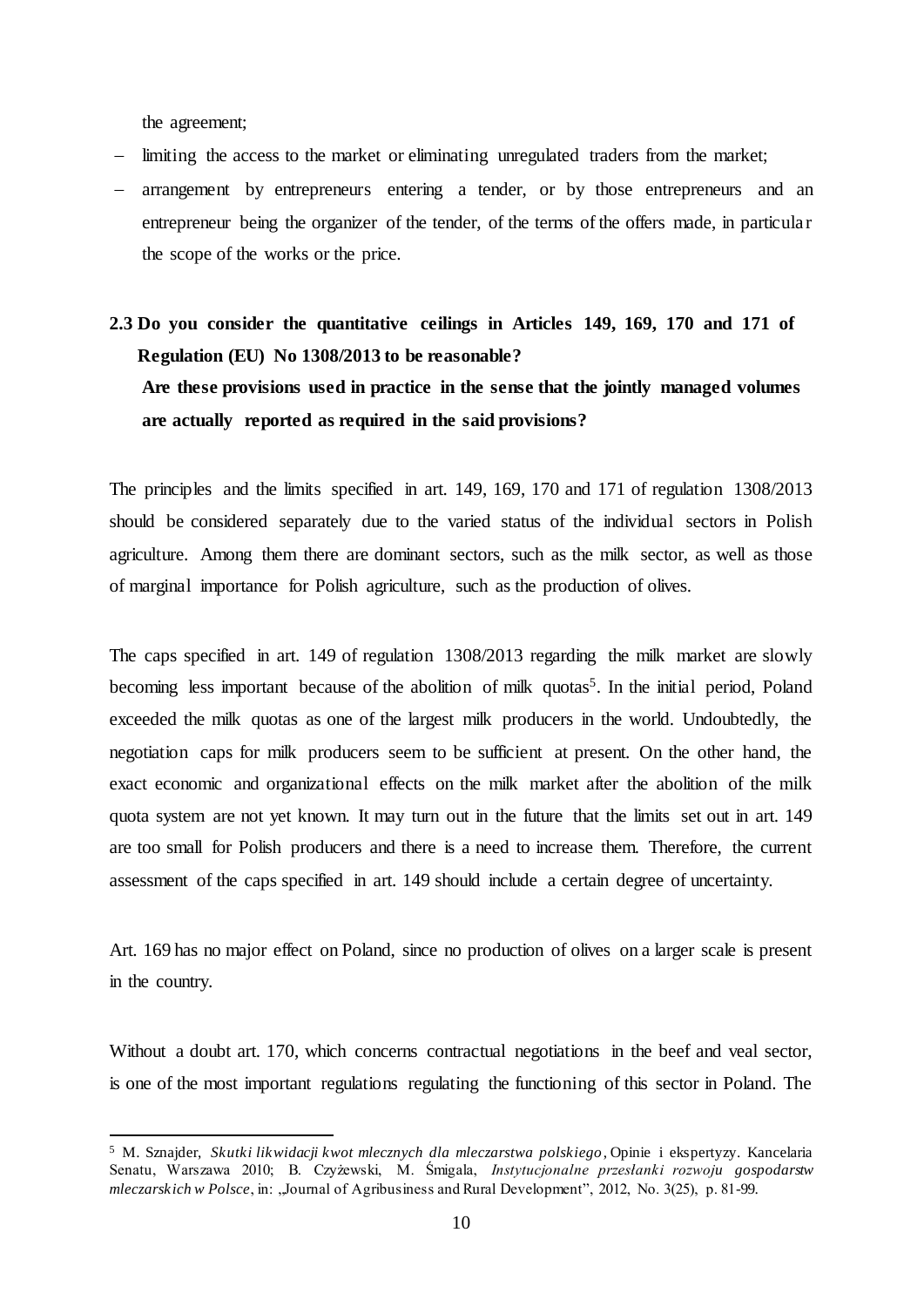limits specified in this provision, in particular 15% of domestic production, appear to be sufficient in the current state of beef production.

The principles specified in art. 171 have a significant impact on the Polish cereal market. In terms of rye and wheat, the limits set out in this regulation could be increased. This would encourage the creation of larger producer organizations that could provide more income to their members.

# **2.4 What is your assessmentof the specific time-limited exemptions of cartels in the dairy sector as provided for by Regulation (EU) No 2016/558 and by Regulation (EU) No 2016/559?**

## **Do you consider such exemptions to be an appropriate instrument for dealing with market crises?**

Regulations 558/2016 and 559/2016 containing temporary solutions allowing for increasing market consolidation are a response to the rather precarious economic situation in this sector, resulting from the abolition of the quota system. Such solutions are only temporary help and cannot ensure a long-term development policy for the milk sector in Europe. Poland is particularly interested in the development of this sector as one of the leading milk producers. Without a doubt the regulations allowing for the "temporary use" of other principles for certain dairy organizations may violate the equality of entities on the market and significantly affect competition.

This type of temporal law is not conducive to the planning of investment processes in agriculture. It is a response to the apparent turbulences in the milk market caused by the abolition of the milk quotas. It is important to look at the milk sector in the long term and to develop comprehensive principles in effect on this market.

The creation of temporary exemptions through regulations 558/2016 and 559/2016 from art. 209 of Regulation 1308/2013, where the article itself is an exception to art. 101 TFEU, is not conducive to clarity of law. It is also not a remedy to the economic problem on the milk market.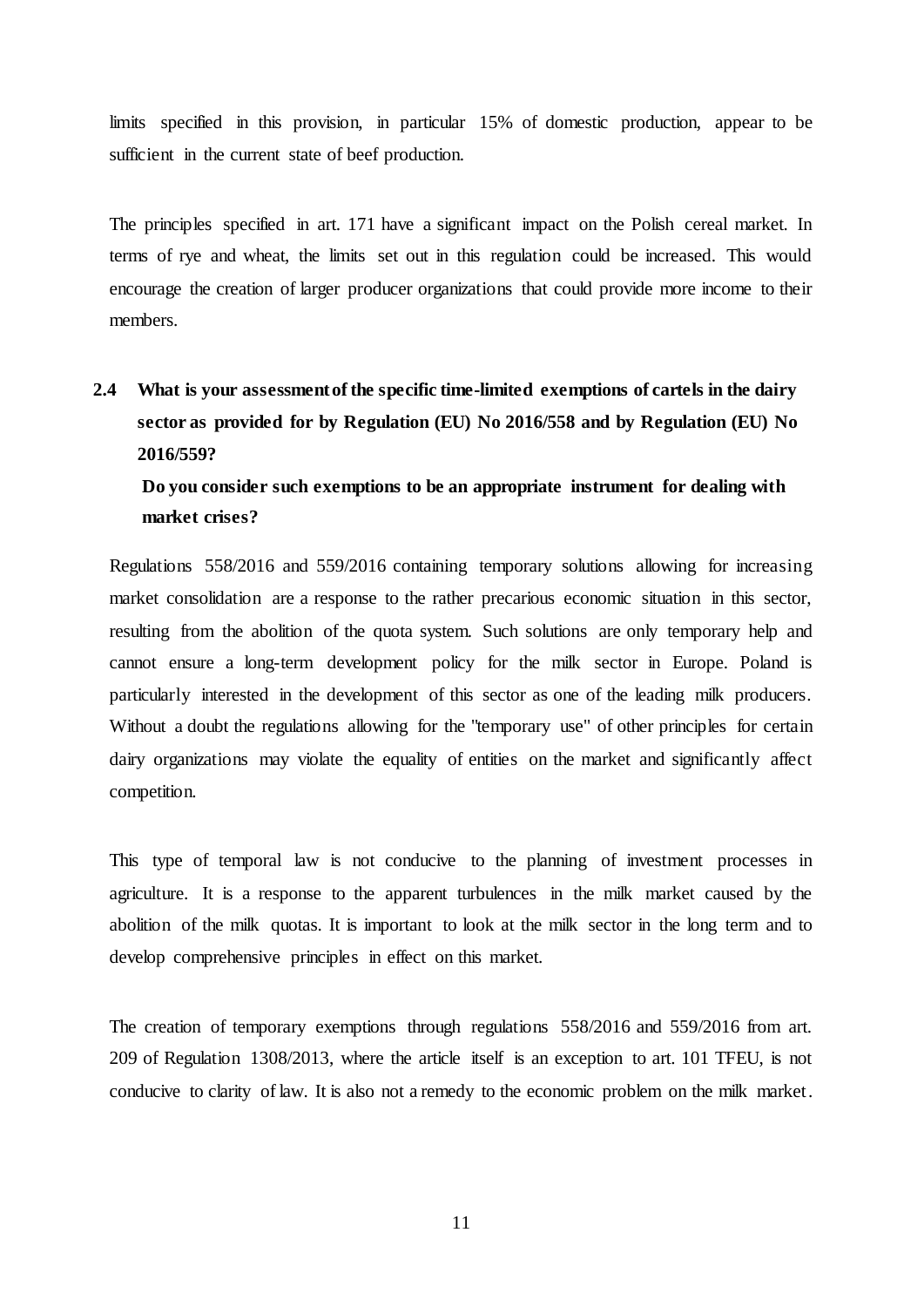**2.5. Is there exercise in your country of the option to make decisions of recognised agricultural organisations extended to non-members and to provide for obligatory contributions of non-members to the financing of agricultural organisations (Articles 164 and 165 of Regulation (EU) No 1308/2013)? Do you consider this instrument to be reasonable and fit for application in practice?**

The national legislation currently does not lay down any specific provision with regard to the approval by competent authorities of the extension of rules of recognized POs' agreements to non-members. Similarly to what observed in relation to the extension of rules Poland do not have any national provision with regard to the extension of fees to non-members.

Recognized PO's in Poland are relatively week, the process of recognition started in fruit and vegetable sector 10 years ago. The instrument might be very useful in the future and fit for application in practice, enabling for instance the effective elaboration of standard contracts and monitoring of their use, the development and dissemination of statistical information and market trends and the adoption of labelling rules for the provision of country-of-origin information, developing promotion campaigns.

**2.6. Should, in addition to recognised agricultural organisations, agricultural cooperatives and other agricultural groupings also enjoy privileges under anti-trust law? If yes, do you consider the provisions in the second subparagraph of Article 209(1) of Regulation (EU) No 1308/2013 to be sufficient?** 

Entities composed of the collective and organised activity of agricultural manufacturers and acting for the benefit of its members should be treated equally regardless of their legal form or status. This produces the need to exclude from anti-trust laws both recognised manufacturer organisations and other entities who associate farmers for economic purposes, including agricultural cooperatives and manufacturer groups.

The provisions of Article 209 (1) of Regulation no. 1308/2013 are sufficient and should not undergo any modification. Since there are many forms of cooperation between agricultural manufacturers in EU states, the provision specifying the economic essence and main objectives of the said entities was entered justly. Organisations/manufacturer groups/cooperatives are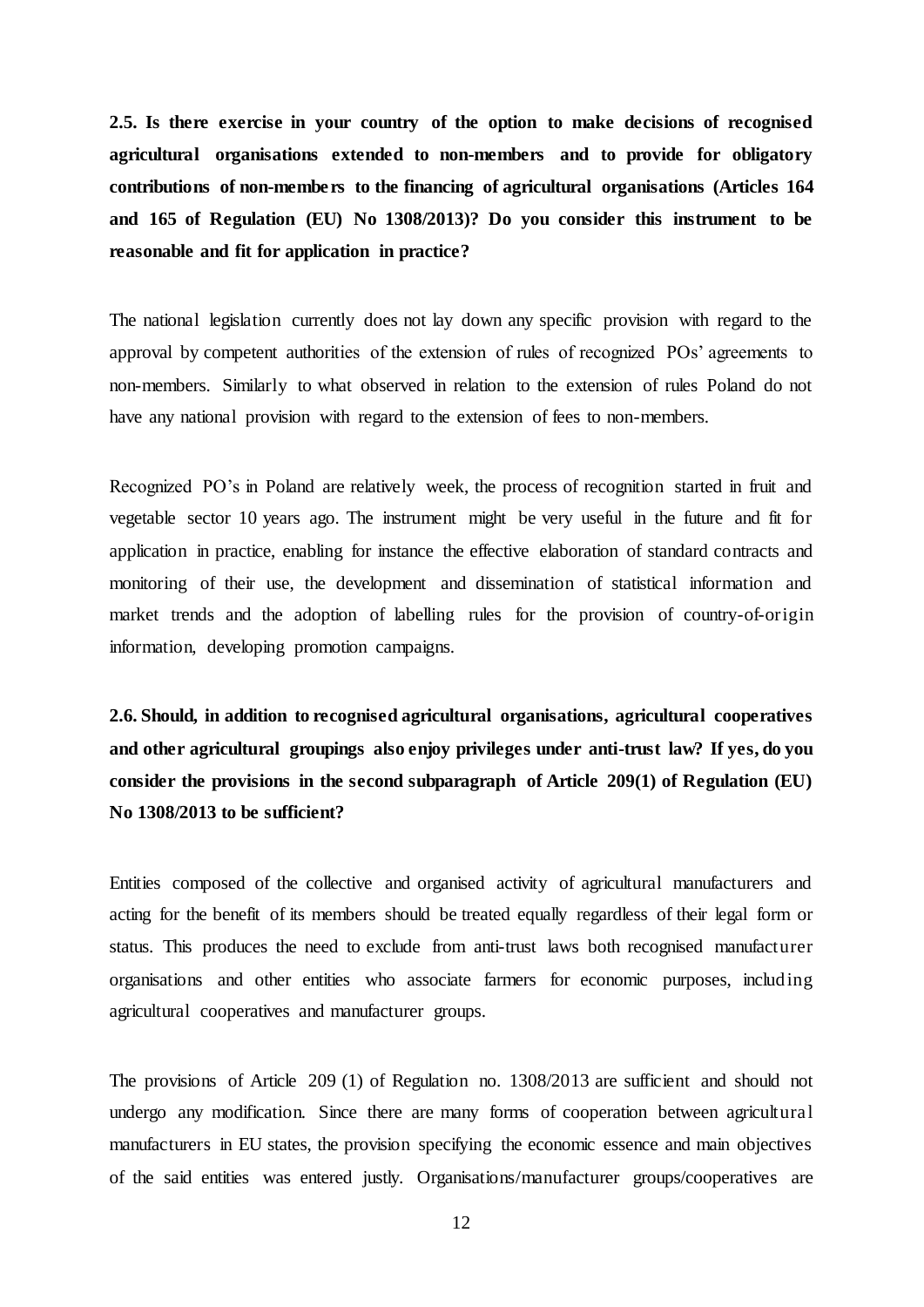entities established under the initiative of agricultural manufacturers and aim mainly to improve the economic efficiency of member farms, predominately by adapting production and sales to market conditions. These are organisations, whose the main objective of which is commercial release of products manufactured by member farms and consequential provision of maximum benefits for its members, proportionally to the quantity of products sold by the group and not to invested capital. These entities are owned, developed, monitored, and managed by their members – manufacturers in a way providing them with specific benefits.

**2.7. What is the understanding in your country of the meaning of the provision in relation to charge an identical price in the third subparagraph of 209(1) of Regulation (EU) No 1308/2013 and do you see a need for further clarification?** 

The agreements between farmers or associations of farmers must not involve an obligation on the farmers to charge identical prices for their products. Arrangements whereby farmers agree to sell through a co-operative and take whatever price the co-operative realises in the market should, however, be acceptable.

Further clarification in the context of PO's might be needed.

**2.8. What is the understanding in your country of the meaning of the provision in relation to the exclusion of competition in the third subparagraph of 209(1) of Regulation (EU) No 1308/2013 and do you see a need for further clarification?** 

**The ex-clusion of competition in the third subparagraph of 209(1) of Regulation (EU) No 1308/2013 is understood by a**ll agreements or collaborative arrangements between direct competitors in the farming sector which seek to share markets and/or customers. Similarly, agreements to limit supply of production to keep prices high or where the co-operation allows the parties to maintain, gain or increase market power and thereby to cause negative market effects with respect to prices, output, innovation, or the variety or quality of products. Examples of this exclusionary behaviour include excessively low prices to try to drive competitors out of the market or activities which unduly limit or foreclose competitors' access to the market.

Further clarification in the context of PO's might be needed.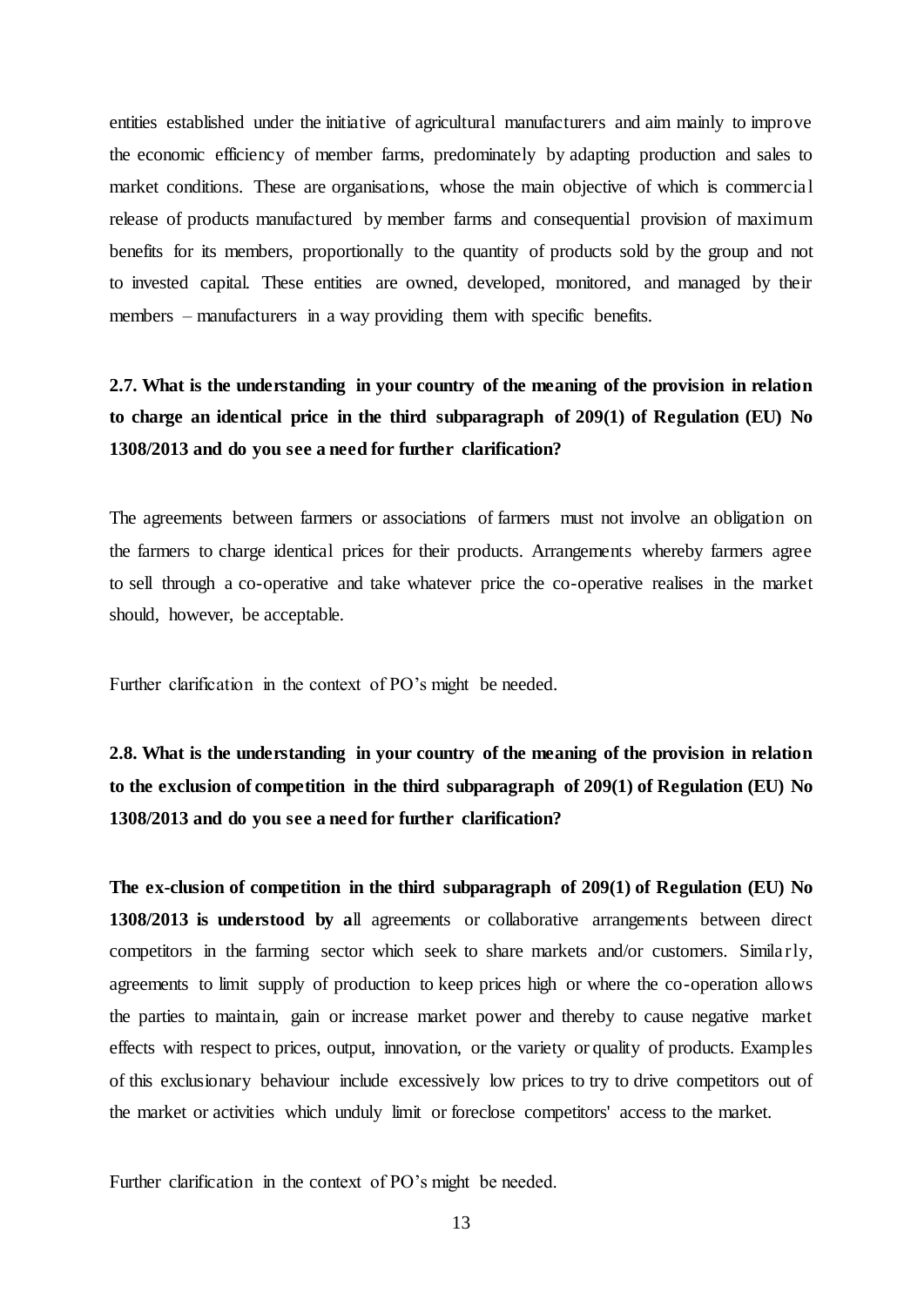# **2.9. Is the option to regulate contractual relations (Articles 148 and 168 of Regulation (EU) No 1308/2013) used in your country? If yes, which agricultural products are subject to such regulation?**

**Do you consider this instrument to be useful?**

Seeing a need to enforce its position as an agricultural manufacturer in the food chain, Poland adopted the provisions of Regulation (EU) no. 1308/2013 of the European Parliament and of the Council, concerning appropriate contractual relations (art. 168 of Regulation (EU) no. 1308/2013 of the European Parliament and of the Council).

1. The law of 10 July 2015 on amending the law on the Agricultural Market Agency and organisation of certain agricultural markets and certain other laws (Journal of Laws of 2015 item 1419).

The provisions of the act within scope of the responsibility to establish written agreements for all deliveries of agricultural products to the first buyer (agricultural products belonging to the sectors discussed in art. 1 section 2 of Regulation no. 1308/2013, including cereals, sugar, dried fodder, seeds, hop, tobacco, fruits and vegetables, processed fruit and vegetable products, milk and dairy products, beef and veal, pork, lamb and goat's meat, eggs, poultry meat, bee products, wine, and ethyl alcohol of agricultural origin) – with exception of direct sales – by manufacturers and groups of manufacturers of the said products, manufacturer organisations, or manufacturer organisation associations took effect on 3 October 2015. If the first buyer is not a processor, the agreement between successive buyers is also established in writing.

2. The law of 15 December 2016 on preventing dishonest contractual advantage in sales of agricultural products and foodstuffs (Journal of Laws of 2017 item 67), amending the law of 11 March 2004 on the Agricultural Market Agency and organisation of certain agricultural markets.

From 11 February 2017, it has been possible to penalise purchases of agricultural products that do not have a written agreement with the manufacturer. The new provisions introduce cash fines for products purchased under flawed agreements or with no written agreements, for the delivery of agricultural products. The entity authorised to control this process and impose fines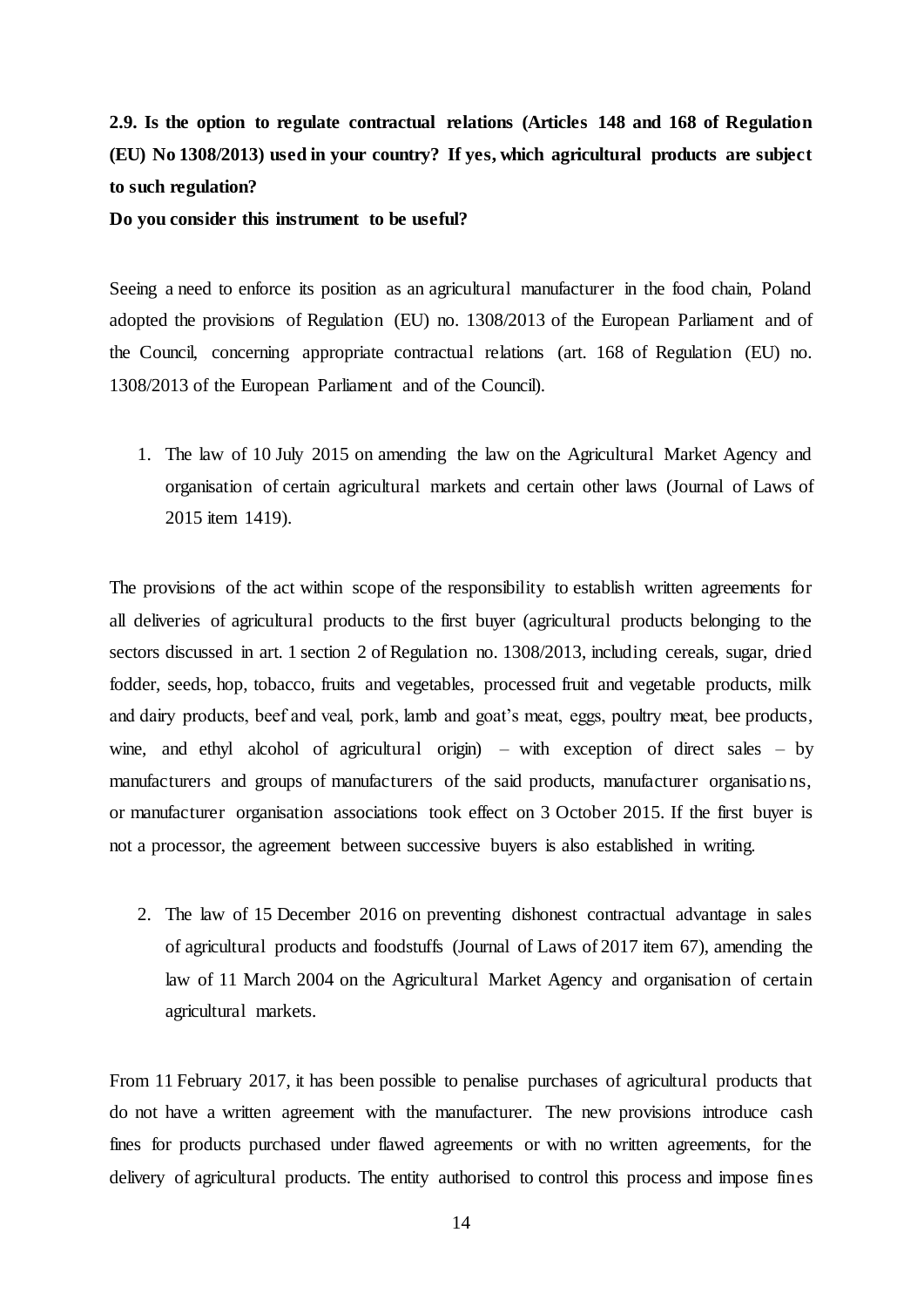will be the director of the Agricultural Market Agency's regional branch that is appropriate to the registered seat or place of residence of the purchaser.

The agreement for the delivery of agricultural products must be drafted in writing before delivery and should include the following elements:

1. The price for delivery.

The price specified in the agreement is permanent, or calculated through a combination of various factors that are specified in the agreement; this may include market ratios that reflect changing market conditions, delivered quantity, and quality or composition of the provided agricultural products.

2. Product quantity and quality.

The agreement should specify the quantity and quality parameters of the agricultural products provided as well as the delivery deadline.

3. Agreement duration.

The agreement can be established for a specific or indefinite period of time. It should include clauses governing agreement termination. The parties to the agreement establish its duration through bilateral negotiations.

4. Specifics concerning payment procedures and deadlines.

5. Arrangements concerning the receipt or delivery of the agricultural products.

6. Provisions that are applicable in the event of force majeure.

All elements of agreements for the delivery of agricultural products established by manufacturers, recipients, processors, or distributors, including the aforementioned elements, are subject to free negotiation between the parties.

If the agricultural products are delivered by a manufacturer of the buyer operating in the form of a cooperative, of which the manufacturer is a member and with statute of the cooperative or its bylaws and decisions contained within, or resulting from it, include provisions of similar effects as requirements towards agreements resulting from the law, an agreement is not required.

Purchases of agricultural products by entrepreneurs without the required or sufficient agreements are subject to sanctions imposed by the Agricultural Market Agency in the form of cash fines in the amount of 10% of the value of the products purchased in effect of a flawed agreement.

15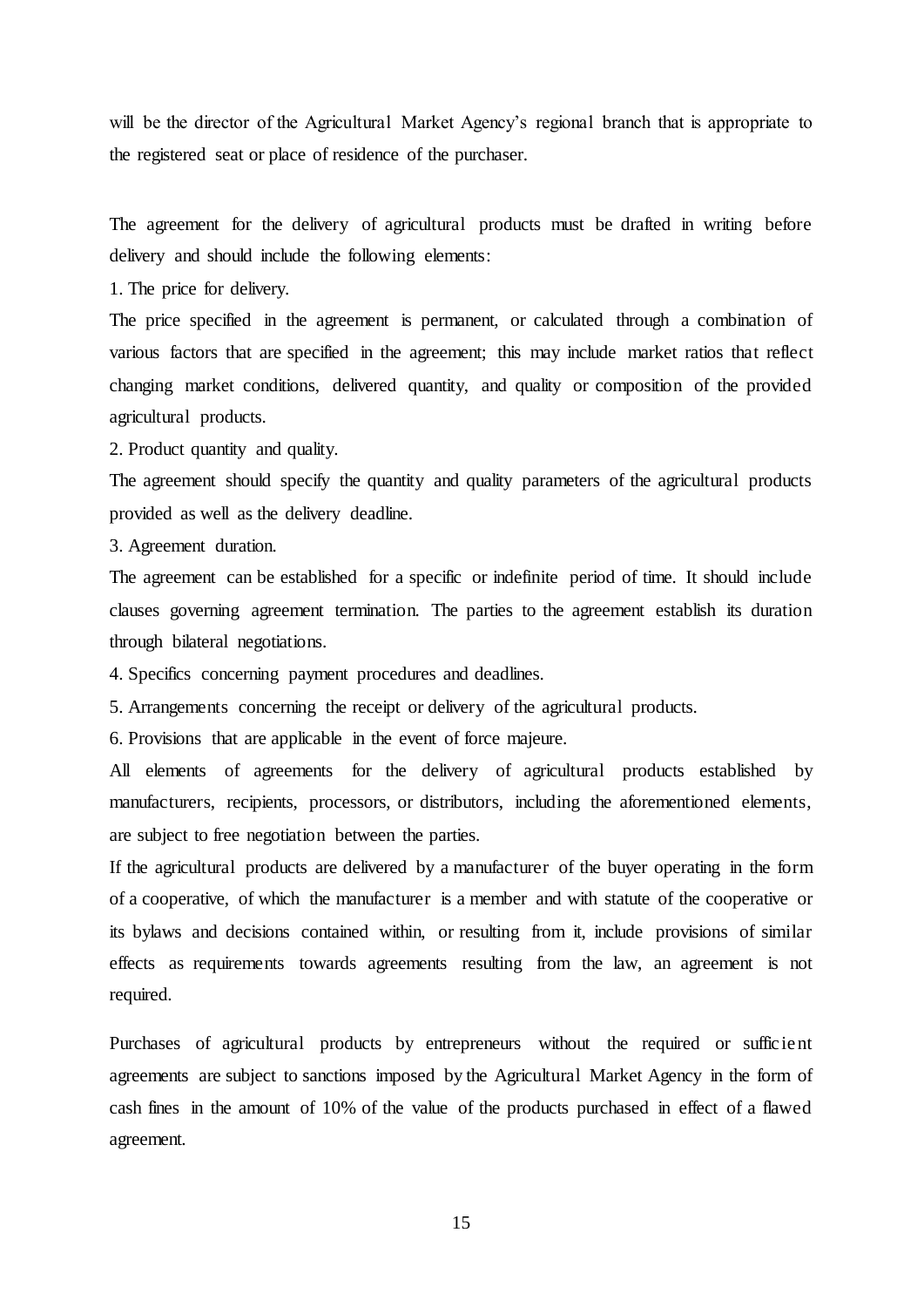First of all, it should be noted that entrepreneurs can be protected from practices involving dishonest competitive advantage under a law that is already in effect in Poland. Specifically, the following laws serve this purpose: 1) the Civil Code law dated 23 April 1964; 2) the law on business freedom dated 2 July 2004; 3) the law on preventing dishonest competition dated 16 April 1993; 4) the law on payment deadlines in commercial transactions dated 8 March 2013; and 5) the law on competition and consumer protection dated 16 February 2007.

However, even though access to the tools is unrestricted, they are present in the Polish legal system are not commonly used by trading partners (specifically by providers) to establish equivalent conditions of agreements throughout the agreement's duration. It should be noted that the claims that providers are entitled to are of a private-legal nature and may be pursued only through the courts, thus, consequentially, the providers have to cover the high process costs and endure the required processing time, which may take several years.

Simultaneously, the providers do not want to risk counterclaim from the chain in the form of the termination of cooperation in situations when the lawsuit is filed as the agreement binding the parties is still effective; because of this, providers usually wait until the agreement expires to file their claims. As the providers are economically dependent on commercial chains, they usually do not risk losing its agreements if they are bound by the long-term cooperation with the recipients..

The law on preventing dishonest contractual advantage in the sales of agricultural products and foodstuffs, and the law on preventing dishonest competition, refer to separate modes: they concern the public-legal and private-legal protection of entrepreneurs respectively. The effectiveness of the law in question does not eliminate the option for entrepreneurs to file civil law claims with common courts. The act on preventing dishonest competition will still be applied in the judging of disputes between entities with similar bargaining power in a private legal mode.

#### **3. General questions**

**3.1 Has in the last decade a public discussion taken place in your country regarding the question as to whether the legal position of agriculture in the marketing chain should be strengthened?**

**If yes, what was or is the content of this discussion? Did it lead to reforms or reform proposals?**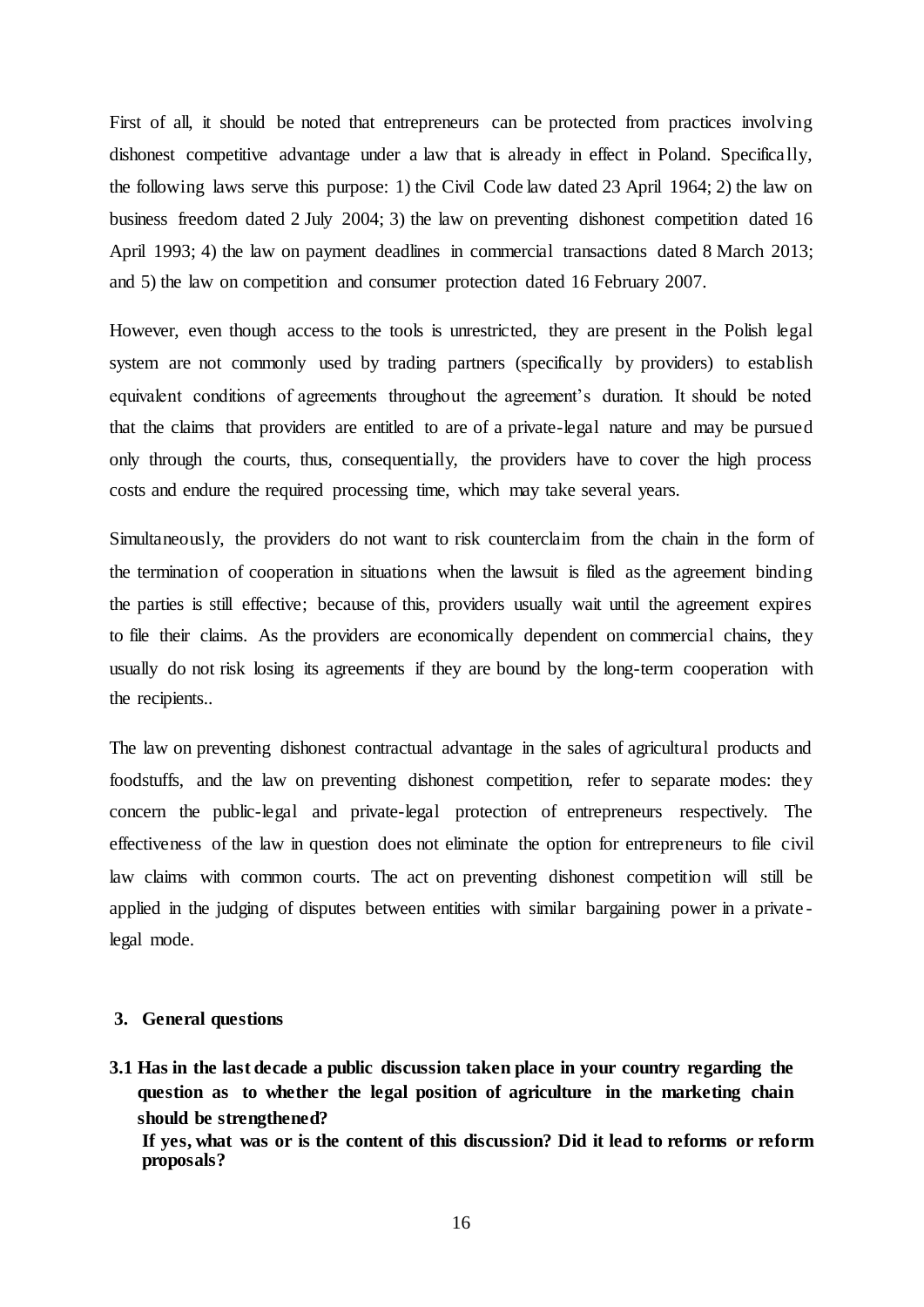The issue of protecting farmers' interests in the supply chain was a subject of debate in Poland. The direct incentive were signals regarding the deteriorating standing of food producers compared to other participants of the market. One of the examples in the discussion was that supermarkets may enforce reducing prices on suppliers and also impose additional fees which deteriorates the financial standing of food manufacturers. Another problem is extending payment deadlines which particularly harms farms which are doing poorly financially.

Discussed proposals included setting a maximum payment deadline or allowing the farmers to file anonymous complaints against the chains. It was raised that the farmers, for fear of being excluded from the circle of suppliers, were reluctant to tell on much larger entrepreneurs applying unfair practices. Another idea was creating a position of authority – an arbiter office who would deal with disputes between recipients and suppliers of goods or imposing the duty of only concluding agreements in writing which would be beneficial for the farmers. The lack of such agreements is particular adverse in some industries such as manufactures of perishable foods, such as fruits. Recipients – who see the prices decline and that the products may not be preserved – strong-arm the suppliers into further concessions.

Some experts noticed that since agreements for supply of goods are usually concluded several months in advance and imposing the duty to conclude the agreements in writing would allow to better monitor price trends.<sup>6</sup> Price fluctuation is not only a problem for the farmers, but for governments and EC as well since sudden price drops cause difficulties for many farms which then require aid. In order to improve the situation, experts encouraged to increase the transparency of the market, impose the duty of price reporting and ensure a faster access to more uniform data regarding the situation on the market. During the discussion it was also raised that futures contracts, allowin g the farmers to conclude agreements for future supplies at fixed prices, need to be promoted.

As a result of the discussion certain legislative solutions have been adopted – mainly described in detail in pt. 2.9 above.

Seeing a need to enforce its position as an agricultural manufacturer in the food chain, Poland adopted the provisions of Regulation (EU) no. 1308/2013 of the European Parliament and of

 $\overline{a}$ 

<sup>6</sup> A. Babuchowski of the University of Warmia and Mazury in Olsztyn who was one of the experts of the task group preparing a report for the European Commission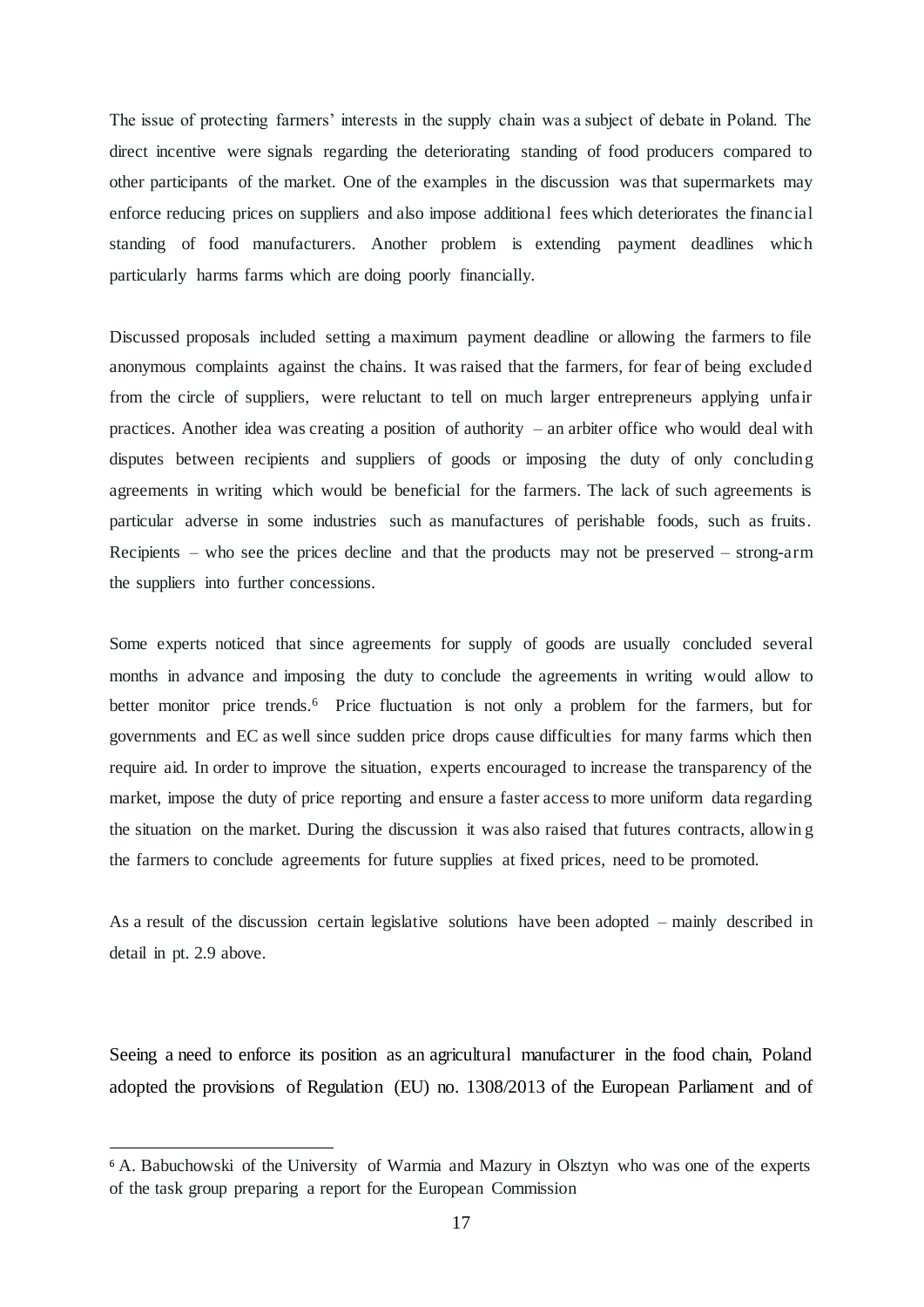the Council, concerning appropriate contractual relations (art. 168 of Regulation (EU) no. 1308/2013 of the European Parliament and of the Council). As a result, the following acts were adopted:

1. The law of 10 July 2015 on amending the law on the Agricultural Market Agency and organisation of certain agricultural markets and certain other laws (Journal of Laws of 2015 item 1419).

The provisions of the act within scope of the responsibility to establish written agreements for all deliveries of agricultural products to the first buyer (agricultural products belonging to the sectors discussed in art. 1 section 2 of Regulation no. 1308/2013, including cereals, sugar, dried fodder, seeds, hop, tobacco, fruits and vegetables, processed fruit and vegetable products, milk and dairy products, beef and veal, pork, lamb and goat's meat, eggs, poultry meat, bee products, wine, and ethyl alcohol of agricultural origin) – with exception of direct sales – by manufacturers and groups of manufacturers of the said products, manufacturer organisations, or manufacturer organisation associations took effect on 3 October 2015. If the first buyer is not a processor, the agreement between successive buyers is also established in writing.

2. The law of 15 December 2016 on preventing dishonest contractual advantage in sales of agricultural products and foodstuffs (Journal of Laws of 2017 item 67), amending the law of 11 March 2004 on the Agricultural Market Agency and organisation of certain agricultural markets.

From 11 February 2017, it has been possible to penalise purchases of agricultural products that do not have a written agreement with the manufacturer. The new provisions introduce cash fines for products purchased under flawed agreements or with no written agreements, for the delivery of agricultural products. The entity authorised to control this process and impose fines will be the director of the Agricultural Market Agency's regional branch that is appropriate to the registered seat or place of residence of the purchaser.

The agreement for the delivery of agricultural products must be drafted in writing before delivery and should include the following elements:

1. The price for delivery.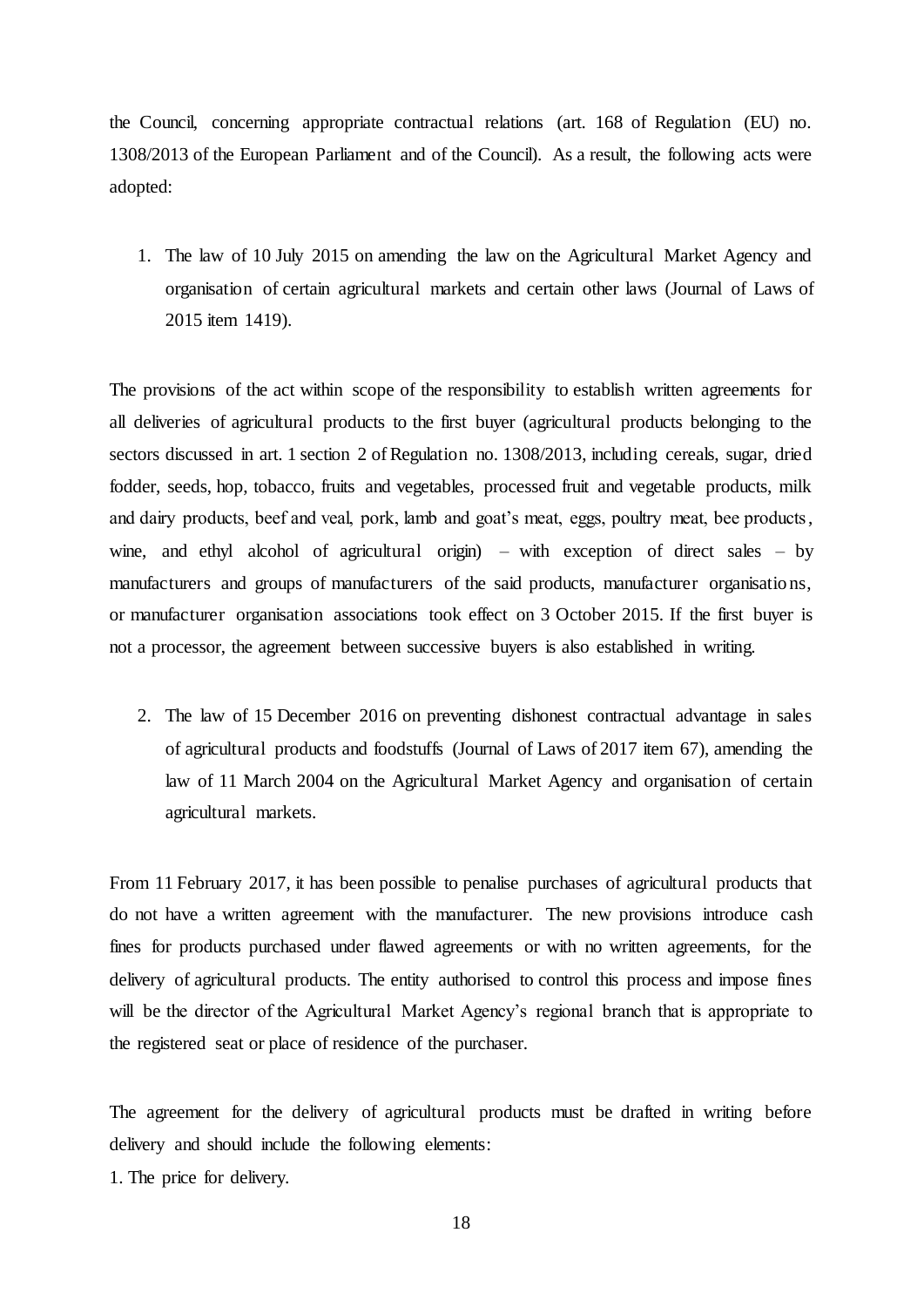The price specified in the agreement is permanent, or calculated through a combination of various factors that are specified in the agreement; this may include market ratios that reflect changing market conditions, delivered quantity, and quality or composition of the provided agricultural products.

2. Product quantity and quality.

The agreement should specify the quantity and quality parameters of the agricultural products provided as well as the delivery deadline.

3. Agreement duration.

The agreement can be established for a specific or indefinite period of time. It should include clauses governing agreement termination. The parties to the agreement establish its duration through bilateral negotiations.

4. Specifics concerning payment procedures and deadlines.

5. Arrangements concerning the receipt or delivery of the agricultural products.

6. Provisions that are applicable in the event of force majeure.

All elements of agreements for the delivery of agricultural products established by manufacturers, recipients, processors, or distributors, including the aforementioned elements, are subject to free negotiation between the parties.

If the agricultural products are delivered by a manufacturer of the buyer operating in the form of a cooperative, of which the manufacturer is a member and with statute of the cooperative or its bylaws and decisions contained within, or resulting from it, include provisions of similar effects as requirements towards agreements resulting from the law, an agreement is not required.

Purchases of agricultural products by entrepreneurs without the required or sufficient agreements are subject to sanctions imposed by the Agricultural Market Agency in the form of cash fines in the amount of 10% of the value of the products purchased in effect of a flawed agreement.

## **3.2 When you look at your national agricultural competition law or EU agricultural competition law as a whole, do you consider that there is a need for reform? If yes, which points should the re- form concentrate on?**

It seems that the current state of regulations should be deemed appropriate and any potential changes should be tightly correlated with an evolution of EU law provisions.

Solutions adopted in the Polish Constitution pursuant to which ratified international agreements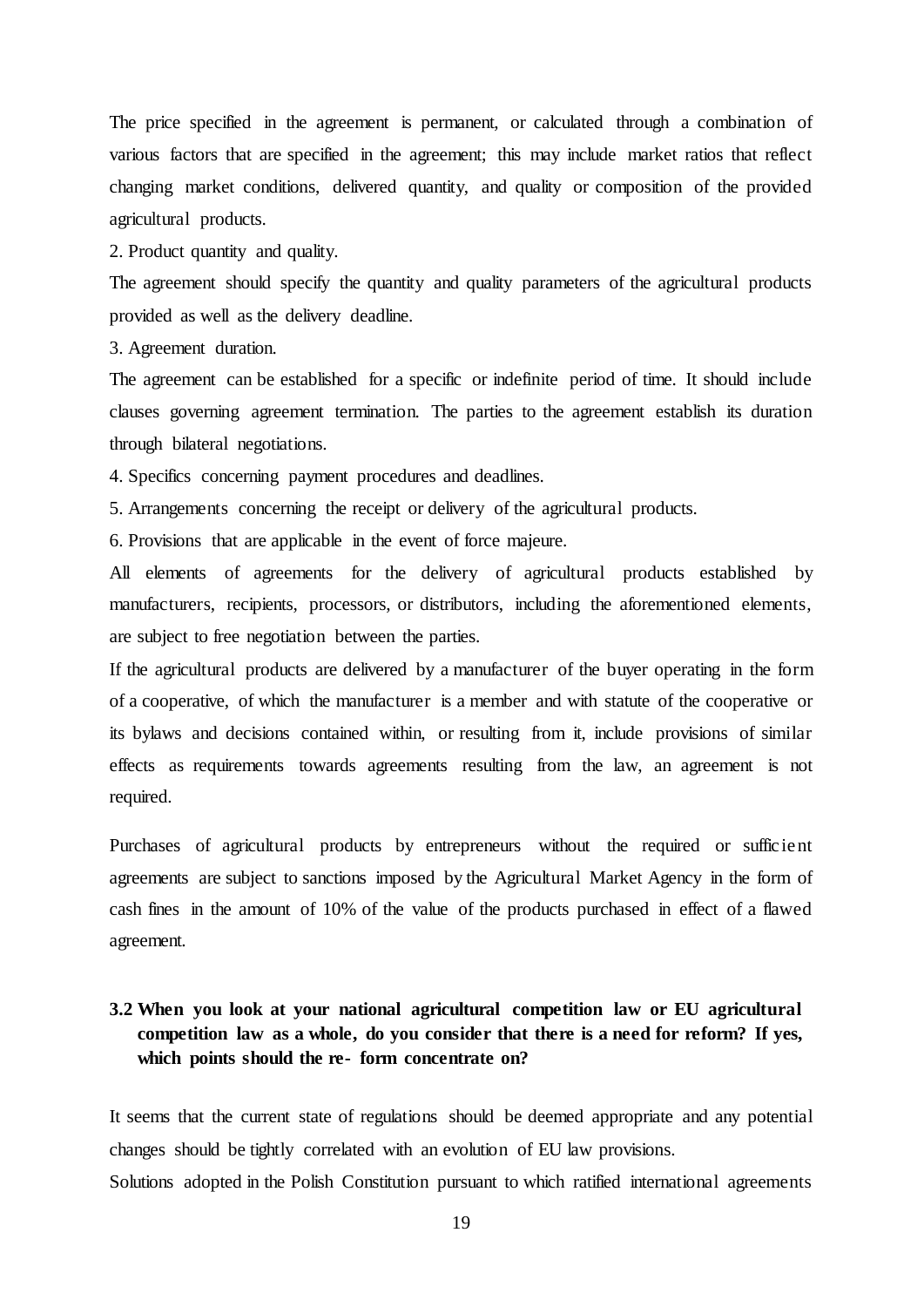become a source of law in the Polish legal system (article 87 of the Constitution) cause that EU law provisions and the *acquis communautaire* regarding the privileged position of agriculture in competition law, such as title III of the Treaty on the functioning of the European Union, containing provisions on separate rules of competition regarding agriculture which have thus become binding provisions of Polish law. In this manner, despite a lack of express provisions in the Constitution in this matter, such principles have become an element of the Polish legal system via the European Union treaties. This solution has another advantage – it allows for a harmonious evolution of laws in Poland in tight connection with EU law provisions.

Referring to the issue of whether EU law needs to be further amended in this respect, two factors should be taken into consideration. First, the need to ensure stable conditions for agricultural activity whilst maintaining the general principle of competition which is key not only for production growth but also to maintain the appropriate quality. Restrictions on the application of competition rules in agriculture should be only introduced with great caution.

At last, external circumstances of the functioning of European agriculture should not be overlooked which is always under a strong pressure of competition via trade relations from non-EU countries. These relations have a legal dimension, globally (WTO) as well as in bilateral relationships (CETA, TTIP and the particularly relevant from the Polish point of view trade agreement of 1 January 2016 concluded between European Union and Ukraine – DCFTA). Changing these circumstances would undoubtedly be a relevant factor.

#### References

#### Legal source

Act on competition and consumer protection (Journal of Laws of 2017 r. No. 229).

Act on counteracting the unfair use of contractual advantage in trading agricultural and food products (Journal of Laws of 2017 no. 67).

**Literature** 

- Czechowski P., *Dostosowanie polskiego prawa rolnego i żywnościowego do prawa wspólnotowego po akcesji do Unii Europejskiej*, Warszawa 2005.
- Czechowski P., Korzycka-Iwanow M., Prutis S., Stelmachowski A., *Polskie prawo rolne na tle ustawodawstwa Unii Europejskiej*, Warszawa 2002.
- Czechowski P., *Proces dostosowania polskiego prawa rolnego i żywnościowego do prawa Unii Europejskiej*, Warszawa 2002.
- Czechowski P., *Proces dostosowania polskiego prawa rolnego i żywnościowego do prawa Unii Europejskiej*, Warszawa 2001.
- Czyżewski A., Henisz A., *Aktualne tendencje na światowych i unijnych rynkach rolnych. Wnioski dla Polski*, RPEiS 2000, No. 1.